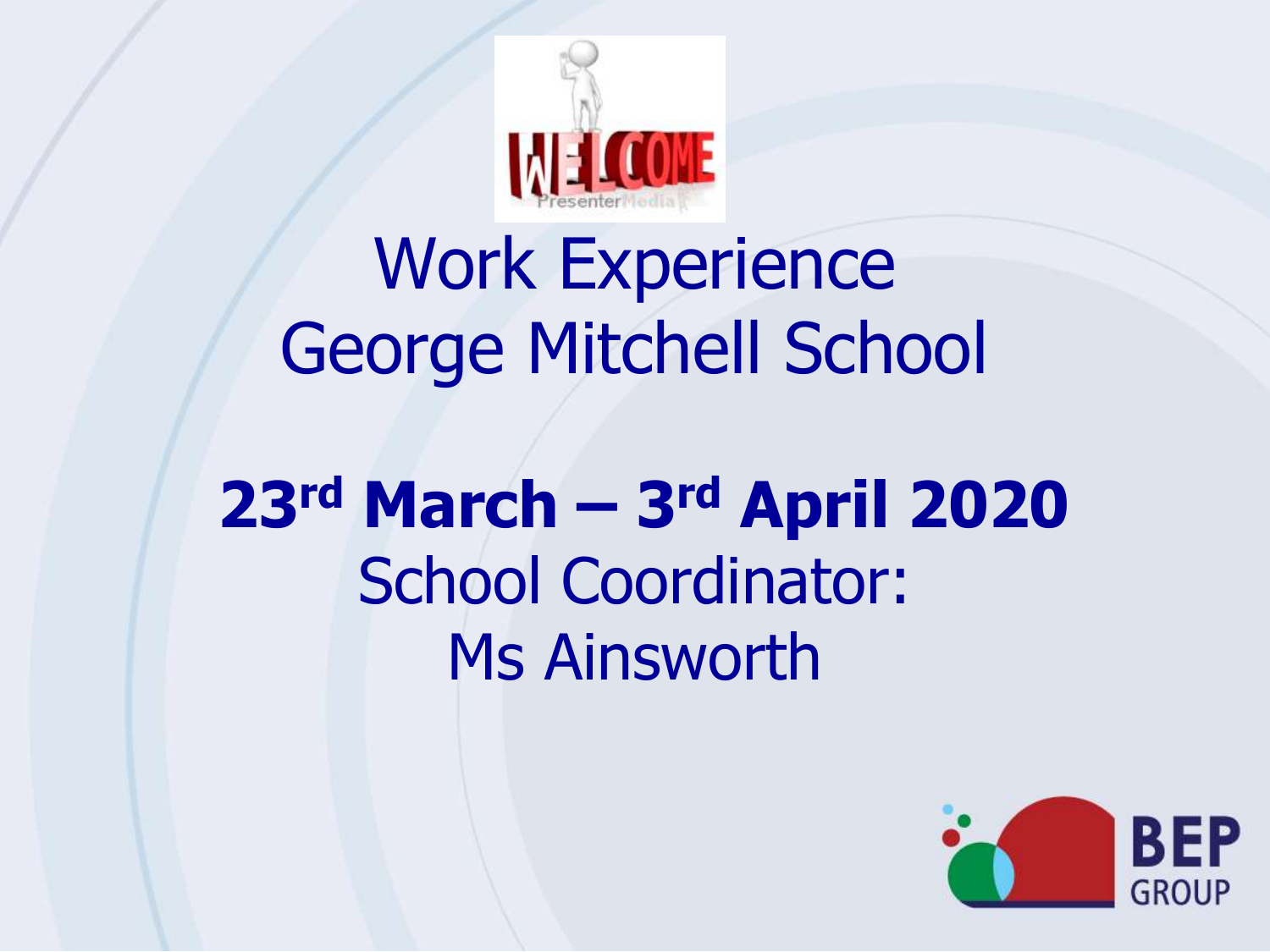### What is Work Experience?

- An unpaid opportunity for you to experience working life, whilst you are still at school
- A chance for you to develop and practice new skills and become more confident in your abilities
- A general experience of work, but can be vocational
- May help you refocus on education and form future career choices



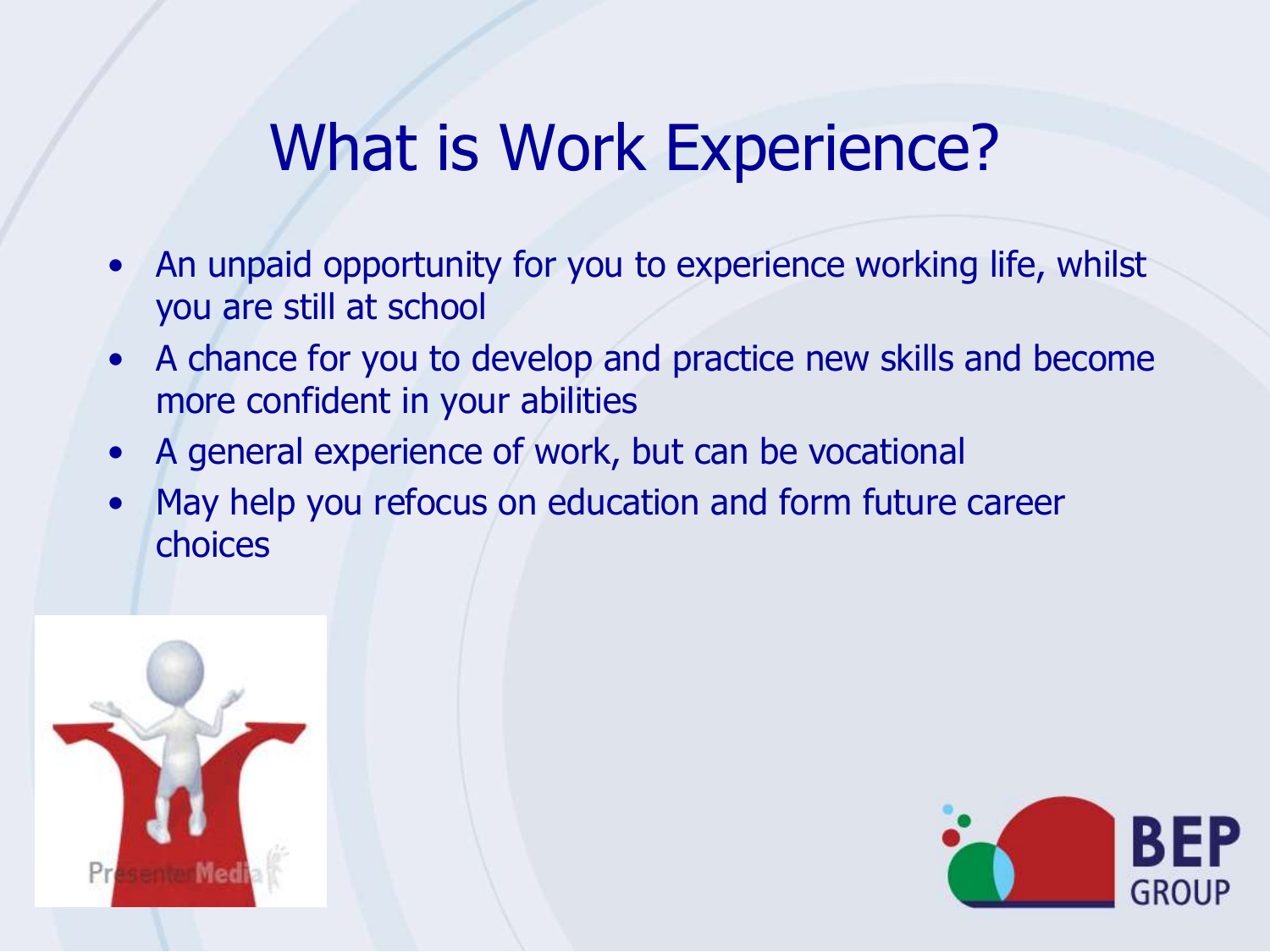

## 'Own Placements'

- Placements could be anywhere in England
- Employers in some occupations prefer direct approach by students
- Prepare how you dress and what you will say to the employer…..why do you want to work there?
- Prepare an introductory email
- Placements should not be with a direct family member
- Check the journey route, times and the cost
- Be realistic about what work you will do in that job role

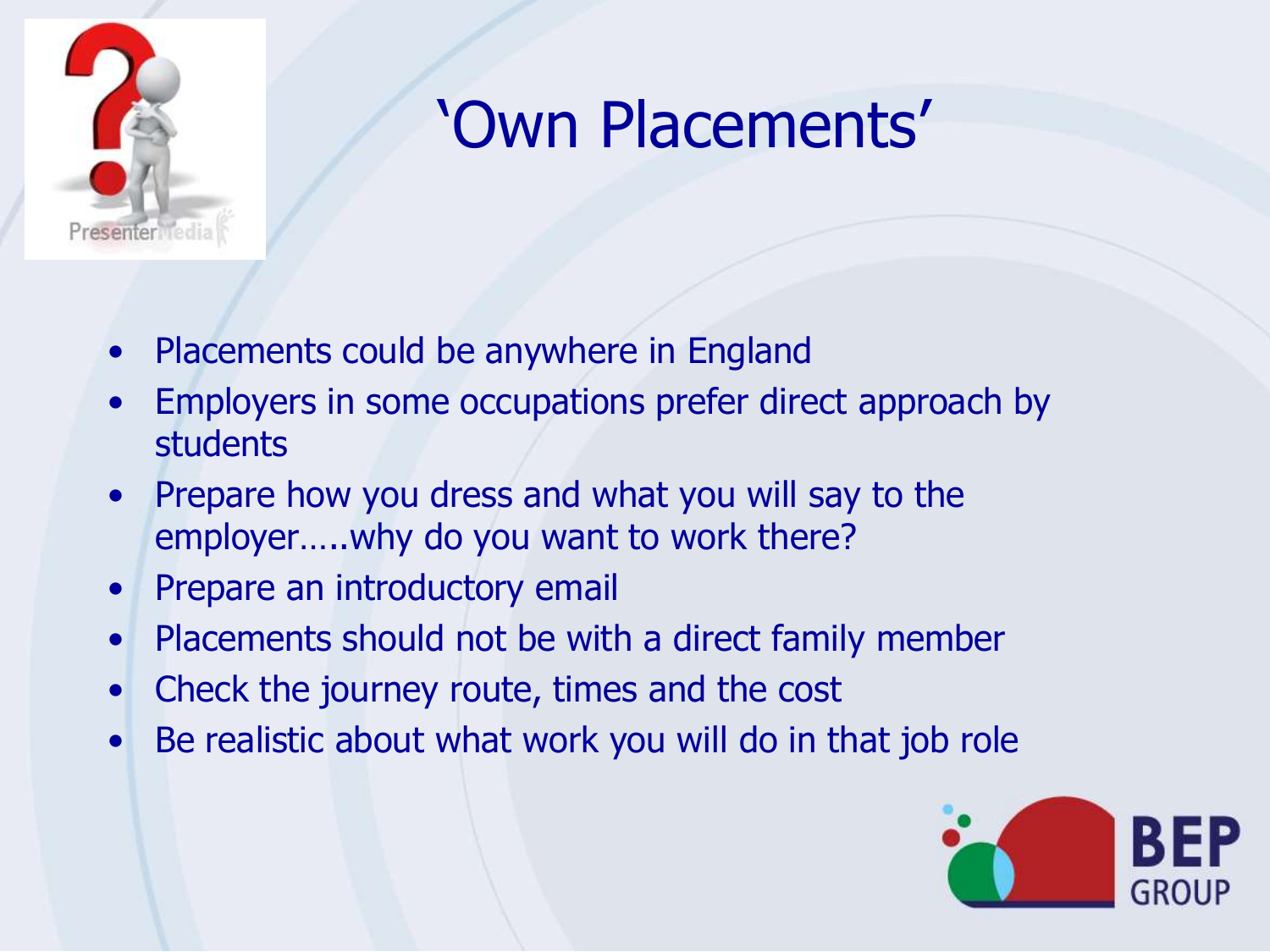| <b>Own Placement Form</b><br>Deadline:                                                                                                                                                                 |                                   | BEP                                                            | (Business Education Partnership) | <b>BEP Group</b>                                 |
|--------------------------------------------------------------------------------------------------------------------------------------------------------------------------------------------------------|-----------------------------------|----------------------------------------------------------------|----------------------------------|--------------------------------------------------|
| <b>1. STUDENT DETAILS</b>                                                                                                                                                                              |                                   | <b>Tutor Group:</b>                                            |                                  |                                                  |
| Name:<br>Address:<br>Home phone:<br>DOB:<br>School/College:                                                                                                                                            |                                   | Postcode:<br>Mobile phone:                                     |                                  |                                                  |
| 2. PLACEMENT DATES - check and change if required.                                                                                                                                                     |                                   |                                                                |                                  |                                                  |
| <b>Start Date:</b>                                                                                                                                                                                     | Finish Date:                      |                                                                |                                  |                                                  |
| ш<br>1 Week<br>2 week block                                                                                                                                                                            |                                   | (If only a 1 Week placement please annotate exact dates above) |                                  |                                                  |
| 3. COMPANY/INSTITUTION DETAILS (ADDRESS OF WHERE STUDENT WILL BE BASED)                                                                                                                                |                                   |                                                                |                                  |                                                  |
| Company name:<br>Address:<br>Postcode:<br>Telephone number:                                                                                                                                            |                                   | Mobile telephone (if available)                                |                                  | --------------------------                       |
| 4. PLACEMENT DETAILS (to be completed by employer)                                                                                                                                                     |                                   |                                                                |                                  |                                                  |
| Title<br>Main contact:<br><b>Position</b>                                                                                                                                                              | Firstname                         | Lastname                                                       |                                  |                                                  |
| <b>Email address</b>                                                                                                                                                                                   |                                   |                                                                |                                  |                                                  |
| <b>Student supervisor</b>                                                                                                                                                                              | Title Firstname Business Lastname |                                                                |                                  |                                                  |
| Interviewer                                                                                                                                                                                            | Title Firstname Lastname          |                                                                |                                  |                                                  |
| <b>Classification / type of business</b><br>(eg IT, Journalism, Accountancy, Retail etc.)<br><b>Position offered</b><br>(eg Clerical, General Assistant, Sales Assistant)                              |                                   |                                                                |                                  |                                                  |
| Is this placement definitely agreed?                                                                                                                                                                   |                                   |                                                                | $\Box$ $_{\rm Yes}$ $\Box$       | <b>No</b>                                        |
| Does your company already offer placements through BEP Group?                                                                                                                                          |                                   |                                                                |                                  |                                                  |
|                                                                                                                                                                                                        |                                   |                                                                |                                  | $\Box$ $_{\mathsf{Yes}}$ $\Box$ $_{\mathsf{No}}$ |
| 5. EMPLOYER LIABILITY INSURANCE (PLEASE ENCLOSE COPY)<br>We regret that only those employers with Employer's Liability Insurance are eligible for inclusion in the BEP<br>Group Work Experience Scheme |                                   |                                                                |                                  |                                                  |
| Insurer:<br>Policy number:                                                                                                                                                                             |                                   | Expiry date:                                                   |                                  |                                                  |
| 6. AGREEMENT BY COMPANY/INSTITUTION                                                                                                                                                                    |                                   |                                                                |                                  |                                                  |
| This placement has been agreed on behalf of the above named company / institution<br>Signed:                                                                                                           |                                   |                                                                |                                  |                                                  |
| Print name:                                                                                                                                                                                            | Date:                             |                                                                |                                  |                                                  |
| 7. PARENT/GUARDIAN AGREEMENT TO PLACEMENT                                                                                                                                                              |                                   |                                                                |                                  |                                                  |
| Signature:                                                                                                                                                                                             | Date:                             |                                                                |                                  |                                                  |

- The employer **must** have Employer Liability Insurance (ELI)
- All forms **must** be fully completed with all employer contact details
- Must pass a pre-placement check carried out by an approved person



• Forms must be signed and returned to the school by **8th November 2019**

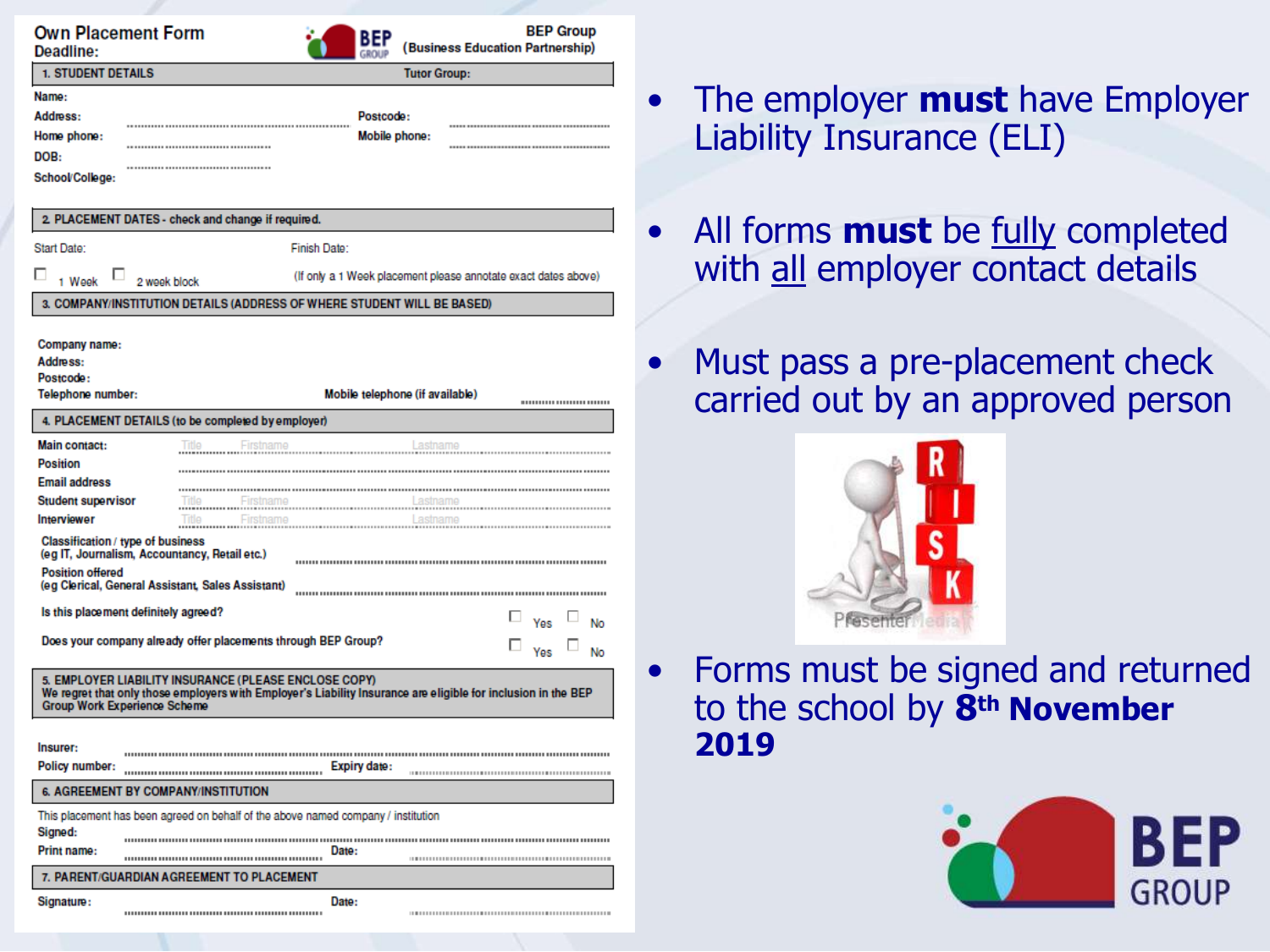# **Webview**

(Online Work Experience System)

### **For students not finding their own placement: Access from 11th November 2019 http://bep.learnaboutwork.net**

| <b>BEP</b><br>GROUP                                                                                                | Log In                     |
|--------------------------------------------------------------------------------------------------------------------|----------------------------|
| Student Log In                                                                                                     |                            |
| Please confirm your name and PIN<br><b>Bash Street School</b><br>School<br>Name<br>PIN<br><b>Continue</b><br>Clear |                            |
|                                                                                                                    | <b>BEP</b><br><b>GROUP</b> |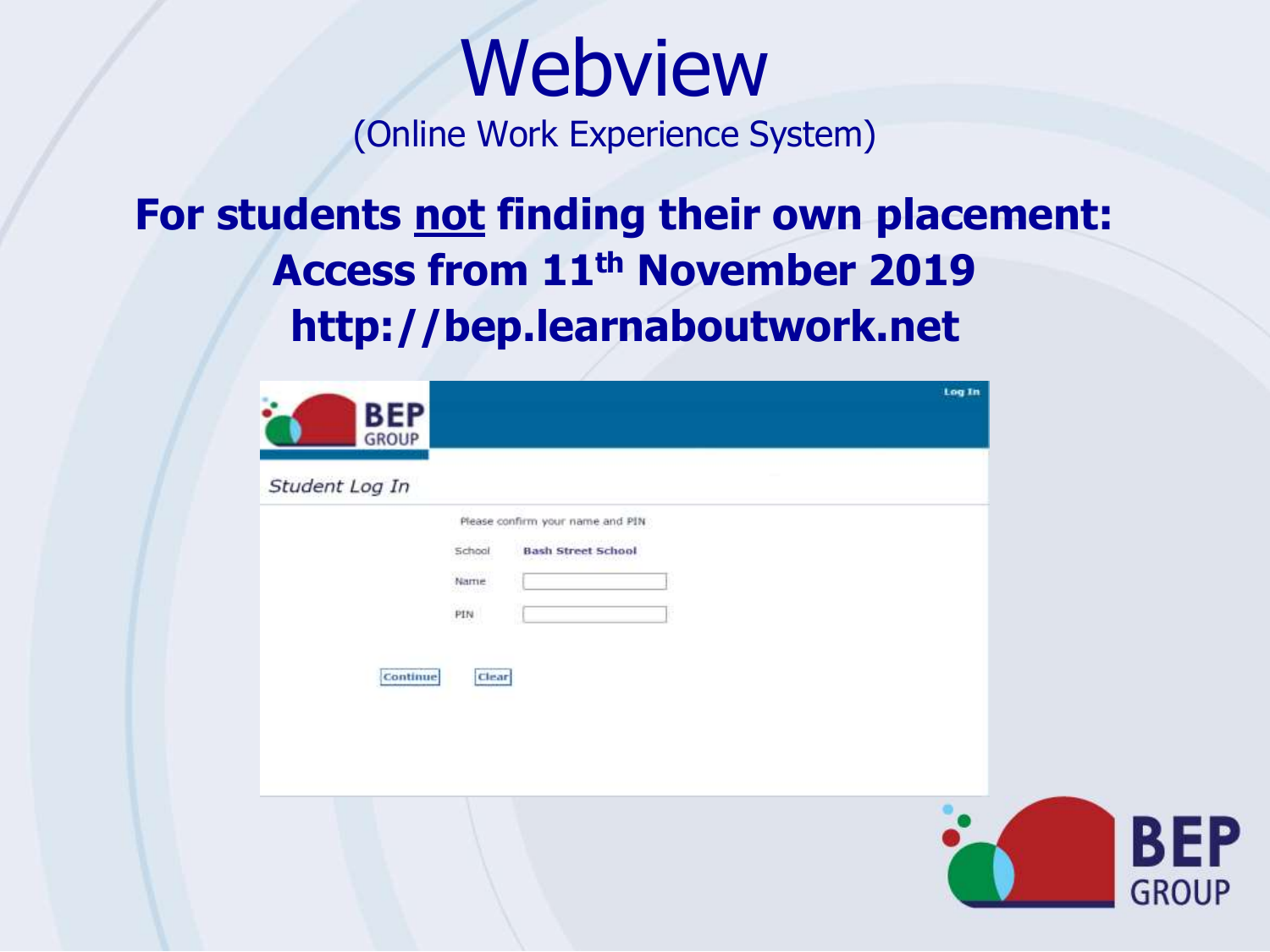When you have successfully logged in you will be directed to the student home page where you will be able start the process of making selections

There is a student guide to the system available under the 'work experience literature' icon

**BEP** 

**GROUF** 

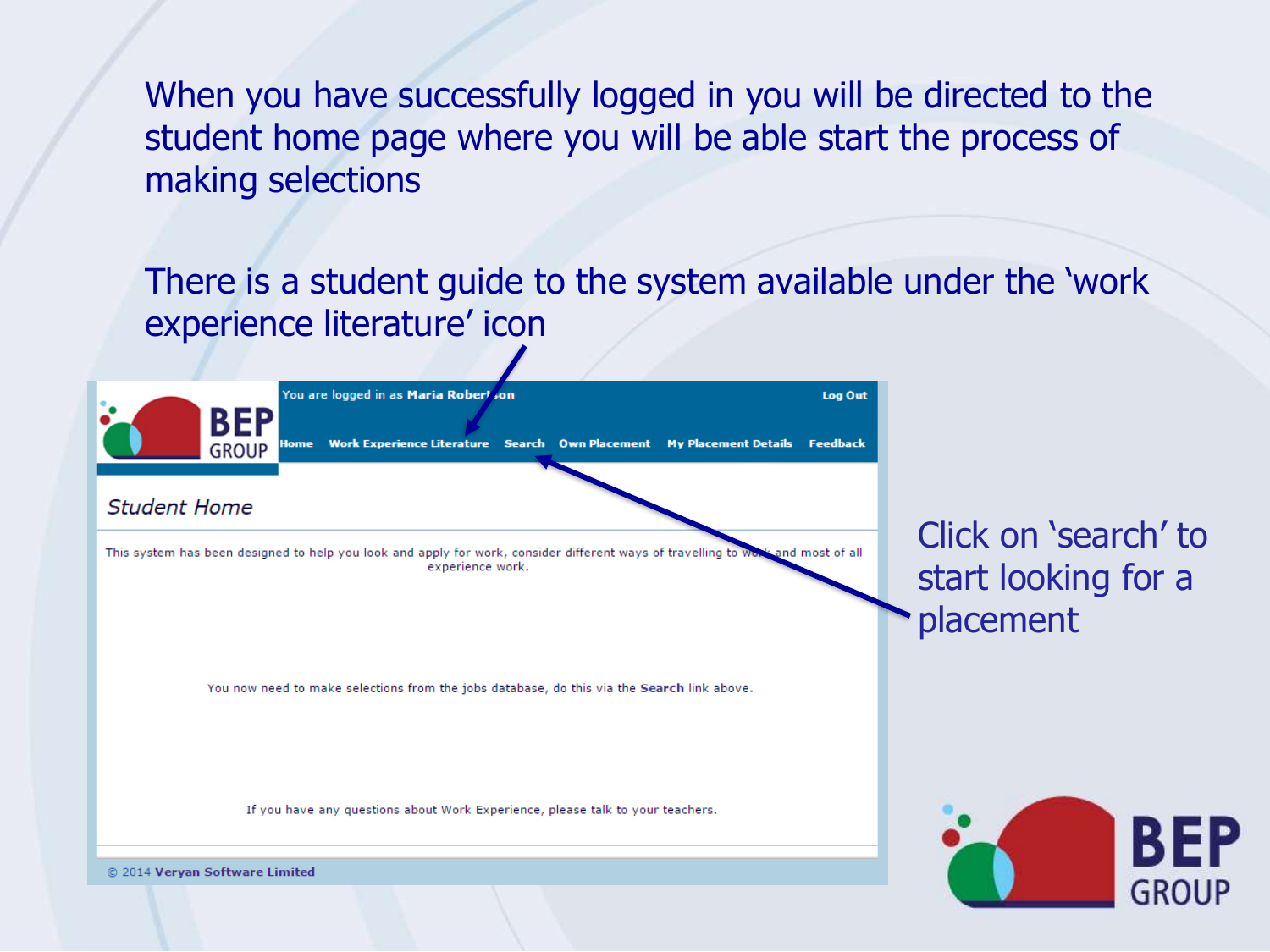



### Filter what is viewed by job category and location

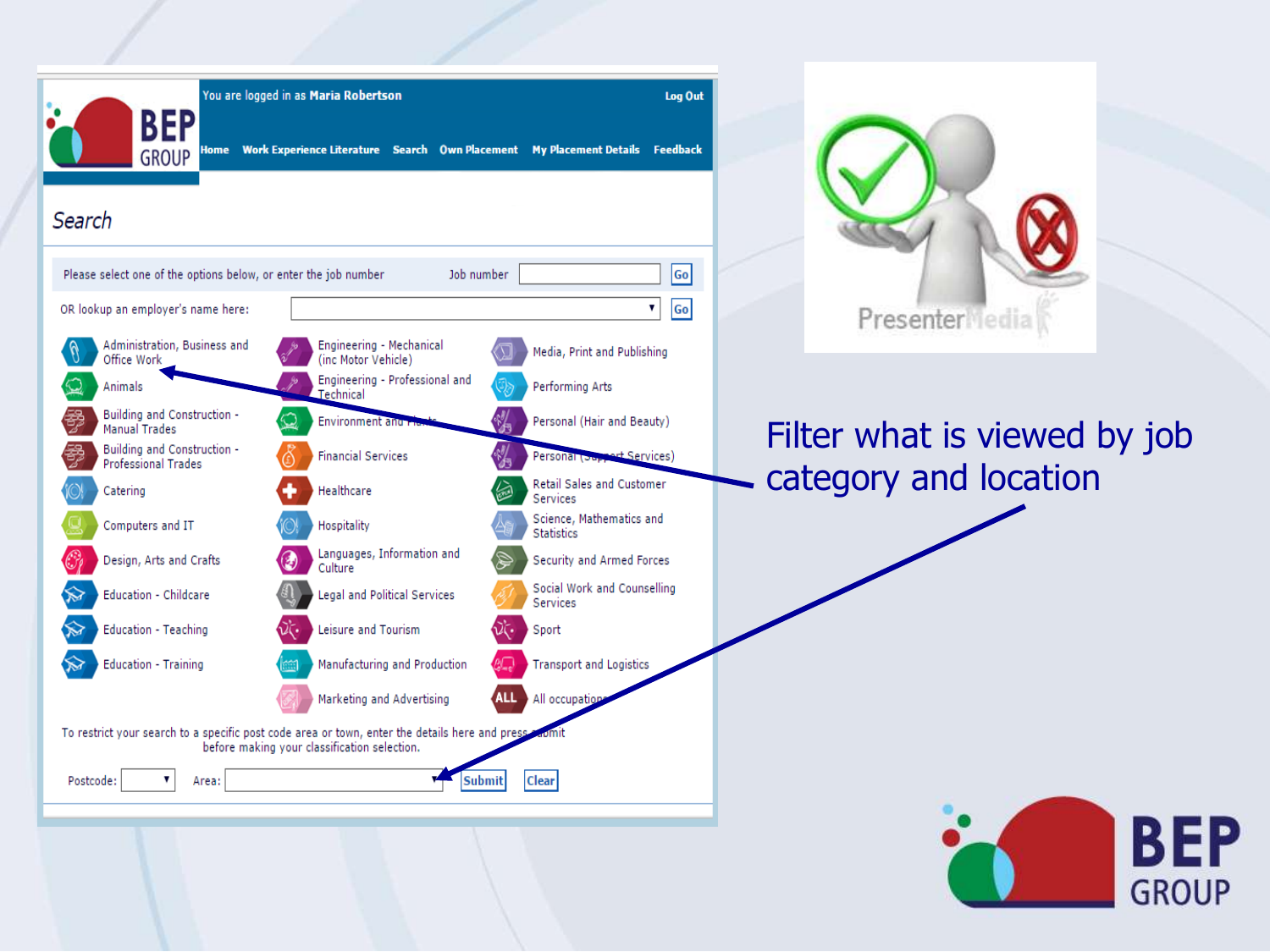

You are logged in as Maria Robertson

**Admin Menu** 

Feedback **Own Placement My Placement Details** Work Experience Literature **Search** 

#### **Opportunity List**

| Records 41 to 60 of 146                |                                           |                 | First   Previous   Next   Las |                |
|----------------------------------------|-------------------------------------------|-----------------|-------------------------------|----------------|
| Organisation                           | <b>Job Title</b>                          | <b>Postcode</b> | Job No.                       | <b>Details</b> |
| Chinese Information and Advice Centre  | <b>Admin Assistant</b>                    | WC2H ONE        | 25327                         | View           |
| Chisti and Co Property Services        | Estate Agency Administrator               | <b>IG1 4TD</b>  | 35369                         | View           |
| City YMCA London                       | <b>Customer Services/Office Assistant</b> | EC1Y 8SE        | 39073                         | View           |
| Clarke Hillyer Ltd                     | <b>Administration Assistant</b>           | <b>E4 9HH</b>   | 38552                         | View           |
| Clegg Gifford and Co Ltd               | <b>Clerical Work</b>                      | RM1 3NH         | 3284                          | View           |
| Coffey Brooks Financial Services Ltd   | <b>Admin Assistant</b>                    | <b>CO15 1SP</b> | 33798                         | <b>View</b>    |
| <b>Controlled Flame Boilers LTD</b>    | <b>Admin Assistant</b>                    | CO15 4LU        | 35717                         | <b>View</b>    |
| <b>Corner House Care</b>               | <b>Activities Assistant</b>               | <b>CO15 1DB</b> | 42707                         | View           |
| <b>Country Places Lettings</b>         | <b>Admin Assistant</b>                    | <b>CM14 4BY</b> | 46271                         | View           |
| <b>Cranford Property Services</b>      | Admin Assistant                           | RM6 6NL         | 41990                         | Vie            |
| <b>Dhillons</b>                        | Admin Assistant                           | IG3 8LB         | 25381                         |                |
| Drakefield Ltd                         | <b>Accounts Clerical Assistant</b>        | <b>CM13 3XL</b> | 31840                         |                |
| E2V Technologies                       | Admin Assistant                           | <b>CM1 2QU</b>  | 46812                         | <b>View</b>    |
| <b>Eleanor Nursing and Social Care</b> | <b>Admin Assistant</b>                    | <b>IG2 6RE</b>  | 20107                         | <b>View</b>    |
| <b>Essex Nuffield Hospital</b>         | <b>Admin Assistant</b>                    | <b>CM15 8EH</b> | 42670                         | View           |
| Essex Shipping Services Ltd            | <b>Admin Assistant</b>                    | <b>CM14 4SR</b> | 27483                         | <b>View</b>    |
| <b>Express Toughening Ltd</b>          | <b>Admin Assistant</b>                    | <b>IG6 3XE</b>  | 16556                         | View           |
| <b>Extrastaff</b>                      | Admin Assistant                           | <b>CM20 1EY</b> | 42315                         | View           |
| <b>First Data</b>                      | <b>General Assistant</b>                  | <b>SS14 3WF</b> | 45465                         | <b>View</b>    |
| <b>FTS Recruitment Solutions Ltd</b>   | <b>Consultants Assistant</b>              | <b>RM13 7RB</b> | 32893                         | View           |
|                                        |                                           |                 |                               |                |

### A list of 'available' jobs will appear

By clicking on 'view' you can see a full job description for the placement you are thinking of selecting

Most jobs available on the system will be in administration, retail and education



@ 2014 Veryan Software Limited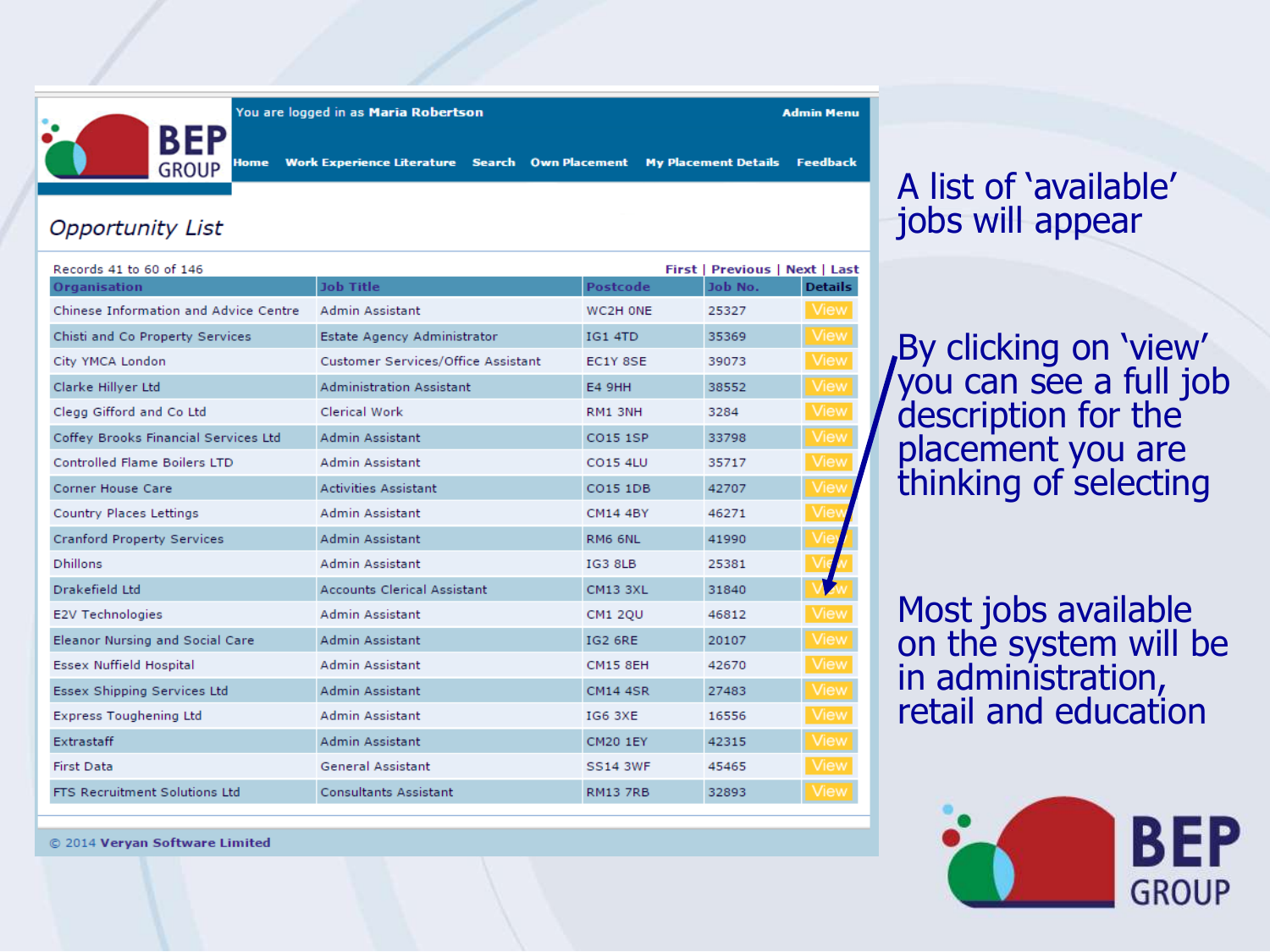You are logged in as Maria Robertson

Log Out

Work Experience Literature Search Own Placement My Placement Details Feedback <sub>me</sub>

#### Job Description

**BEP** 

**GROUP** 

|                      | Return to job list   New search   Add to selections   Help                                                                                                                                                                                                                                                                                                                                                                                                                                                                                                                                                                                                                                                                                                                                                                                                                                                                                                          |
|----------------------|---------------------------------------------------------------------------------------------------------------------------------------------------------------------------------------------------------------------------------------------------------------------------------------------------------------------------------------------------------------------------------------------------------------------------------------------------------------------------------------------------------------------------------------------------------------------------------------------------------------------------------------------------------------------------------------------------------------------------------------------------------------------------------------------------------------------------------------------------------------------------------------------------------------------------------------------------------------------|
| Employer             | Drakefield I td<br><b>CM13 3XI</b>                                                                                                                                                                                                                                                                                                                                                                                                                                                                                                                                                                                                                                                                                                                                                                                                                                                                                                                                  |
| Job Title            | <b>Accounts Clerical Assistant</b>                                                                                                                                                                                                                                                                                                                                                                                                                                                                                                                                                                                                                                                                                                                                                                                                                                                                                                                                  |
| Job Number           | 31840                                                                                                                                                                                                                                                                                                                                                                                                                                                                                                                                                                                                                                                                                                                                                                                                                                                                                                                                                               |
| Classification       | Administration, Business and Office Work                                                                                                                                                                                                                                                                                                                                                                                                                                                                                                                                                                                                                                                                                                                                                                                                                                                                                                                            |
| <b>Business</b>      | warehouse and distribution                                                                                                                                                                                                                                                                                                                                                                                                                                                                                                                                                                                                                                                                                                                                                                                                                                                                                                                                          |
| <b>Skills Gained</b> |                                                                                                                                                                                                                                                                                                                                                                                                                                                                                                                                                                                                                                                                                                                                                                                                                                                                                                                                                                     |
| Job Description      | Comply with company safety policy, be aware of risk assessments that may apply.<br>Student duties may include:<br>Word processing, photocopying, filing, faxing.<br>Distribution of the incoming post<br>Telephone inquiries<br>Invoicing and ordering.<br>Data input                                                                                                                                                                                                                                                                                                                                                                                                                                                                                                                                                                                                                                                                                               |
| Requirements         | Students should be confident, with initiative and able to communicate.<br>A good level of literacy and numeracy are essential.<br>Kevboard skills are useful.                                                                                                                                                                                                                                                                                                                                                                                                                                                                                                                                                                                                                                                                                                                                                                                                       |
| Health and Safety    | An induction will be given on first day, which will include Health & Safety.<br>All electrical equipment used by student such as Photocopier, PC's, Fax, etc. has been electrically<br>safety tested.<br>Student tasks may involve some light lifting of files and packs of photocopier paper.<br>Student must adhere to employers Health & Safety polices and procedures.<br>Regular breaks from computer as required.<br>At no time will the student be left alone on the premises.<br>Parents are reminded that students are legally required to take proper care of themselves and<br>others.<br>It is also an offence to misuse or interfere with anything provided in the interests of Health and<br>Safety.<br>Students may be required to leave the premises at lunchtime where they will not be supervised.<br>Travel arrangements to and from the placement are the responsibility of the student<br>Instruction, Training and Supervision will be given. |
| <b>Hours</b>         | 9:00 to 4:00pm m Mon to Fri                                                                                                                                                                                                                                                                                                                                                                                                                                                                                                                                                                                                                                                                                                                                                                                                                                                                                                                                         |
| Meals                | one Hour Minimum lunch break                                                                                                                                                                                                                                                                                                                                                                                                                                                                                                                                                                                                                                                                                                                                                                                                                                                                                                                                        |
| Travel               | student to arrange                                                                                                                                                                                                                                                                                                                                                                                                                                                                                                                                                                                                                                                                                                                                                                                                                                                                                                                                                  |
| Clothing             | Smart, clean clothes should be worn (shirt and tie) unless told otherwise at interview.                                                                                                                                                                                                                                                                                                                                                                                                                                                                                                                                                                                                                                                                                                                                                                                                                                                                             |
| <b>Interview</b>     |                                                                                                                                                                                                                                                                                                                                                                                                                                                                                                                                                                                                                                                                                                                                                                                                                                                                                                                                                                     |
| Website              |                                                                                                                                                                                                                                                                                                                                                                                                                                                                                                                                                                                                                                                                                                                                                                                                                                                                                                                                                                     |
| <b>Address</b>       | Unit 60, Horndon Industrial Park,<br>Transport for London<br><b>Journey Planner</b><br><b>Station Road</b><br>West Horndon<br>Choose how you want to travel<br><b>BRENTWOOD</b><br>Plan your journey.<br><b>CM13 3XL</b>                                                                                                                                                                                                                                                                                                                                                                                                                                                                                                                                                                                                                                                                                                                                            |
|                      | Click here for a map                                                                                                                                                                                                                                                                                                                                                                                                                                                                                                                                                                                                                                                                                                                                                                                                                                                                                                                                                |
|                      |                                                                                                                                                                                                                                                                                                                                                                                                                                                                                                                                                                                                                                                                                                                                                                                                                                                                                                                                                                     |



Parent/carer's should also view the selections to check location, hours tasks and health and safety

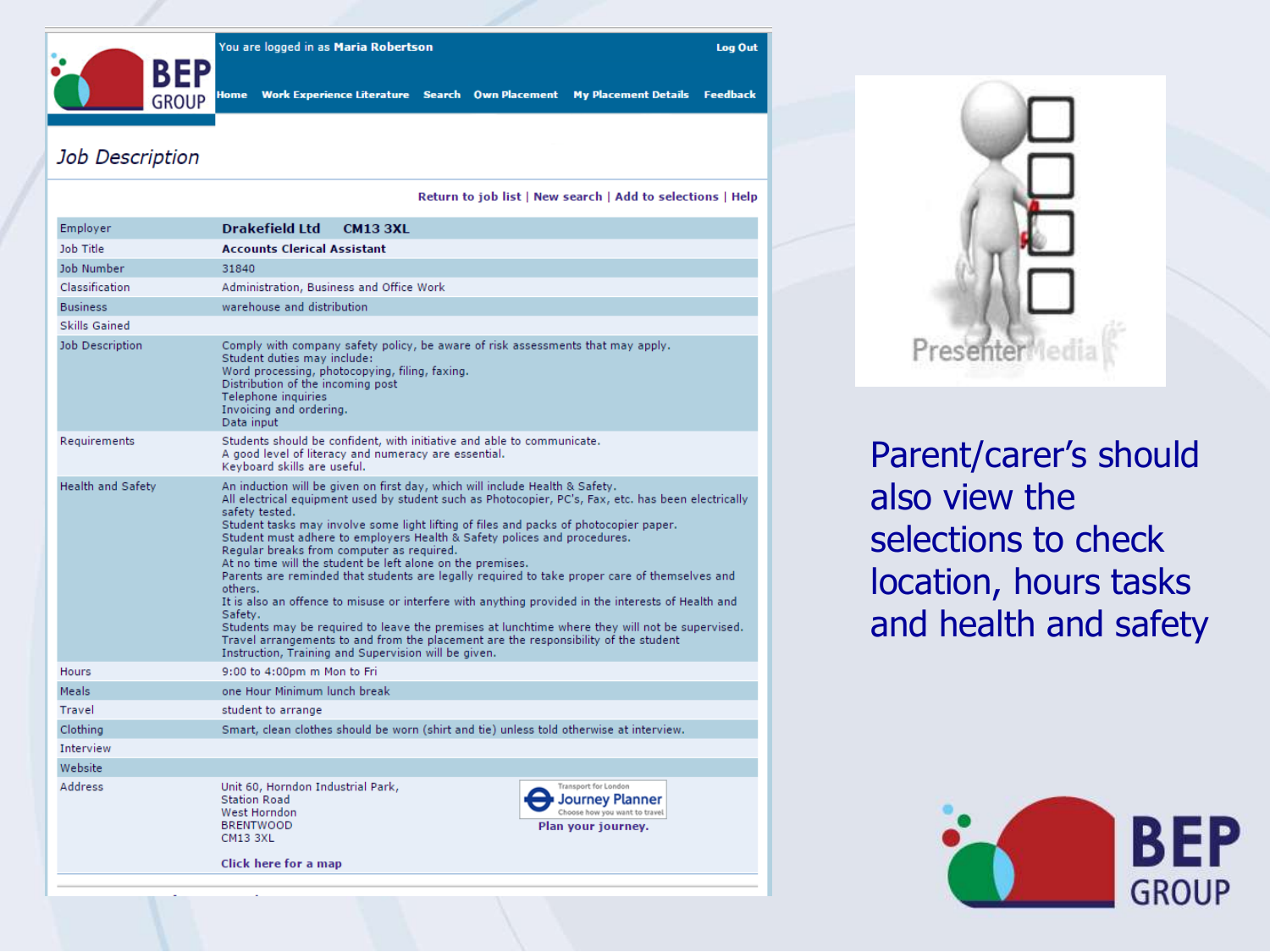You will need to make a **minimum** of 3 and up to 6 'live job' selections, put them in choice order and be prepared to go to any one of your choices.

|            |                                                                                                                    | You are logged in as Maria Robertson   |                                                 |                             | <b>Admin Menu</b>         |  |  |
|------------|--------------------------------------------------------------------------------------------------------------------|----------------------------------------|-------------------------------------------------|-----------------------------|---------------------------|--|--|
|            | RFP<br><b>Home</b><br><b>GROUP</b>                                                                                 |                                        | Work Experience Literature Search Own Placement | <b>My Placement Details</b> | <b>Feedback</b>           |  |  |
|            |                                                                                                                    |                                        |                                                 |                             |                           |  |  |
|            | My Placement Details                                                                                               |                                        |                                                 |                             |                           |  |  |
|            | Transport for London<br>Journey Planner<br>Return to job list   New search   Help<br>Choose how you want to travel |                                        |                                                 |                             |                           |  |  |
| <b>Job</b> | <b>Employer</b>                                                                                                    | Plan your journey.<br><b>Job Title</b> | <b>Town</b>                                     | <b>Postcode Status</b>      | Choice<br>#               |  |  |
| 13206      | Abbotts Countrywide                                                                                                | <b>Estate Agency</b><br>Administrator  | <b>ROMFORD</b>                                  | <b>RM1 1PS</b>              | R5 ▼                      |  |  |
| 38120      | Chingford Golf Range &<br>Academy                                                                                  | Range<br>Assistant/Receptionist        | <b>LONDON</b>                                   | <b>E4 8HQ</b>               | R3 ▼                      |  |  |
| 18311      | Abbey Care Complex                                                                                                 | <b>Residential Care</b><br>Assistant   | <b>ILFORD</b>                                   | <b>IG2 7NE</b>              | R6 ▼                      |  |  |
| 18952      | Game Stores Group plc Sales Assistant                                                                              |                                        | <b>THURROCK</b>                                 | <b>RM20</b><br>2ZQ          | $R2$ $\blacktriangledown$ |  |  |
| 40131      | O G Clothing Co                                                                                                    | <b>General Assistant</b>               | <b>LONDON</b>                                   | E17 3LX                     | $R4$ $\blacktriangledown$ |  |  |
| 28907      | <b>Spatial Design</b><br>Architects                                                                                | Architecture's Assistant               | <b>BRENTWOOD</b>                                | <b>CM14 5JR</b>             | R1 ▼                      |  |  |



### **2nd December 2019**

**Submit** 

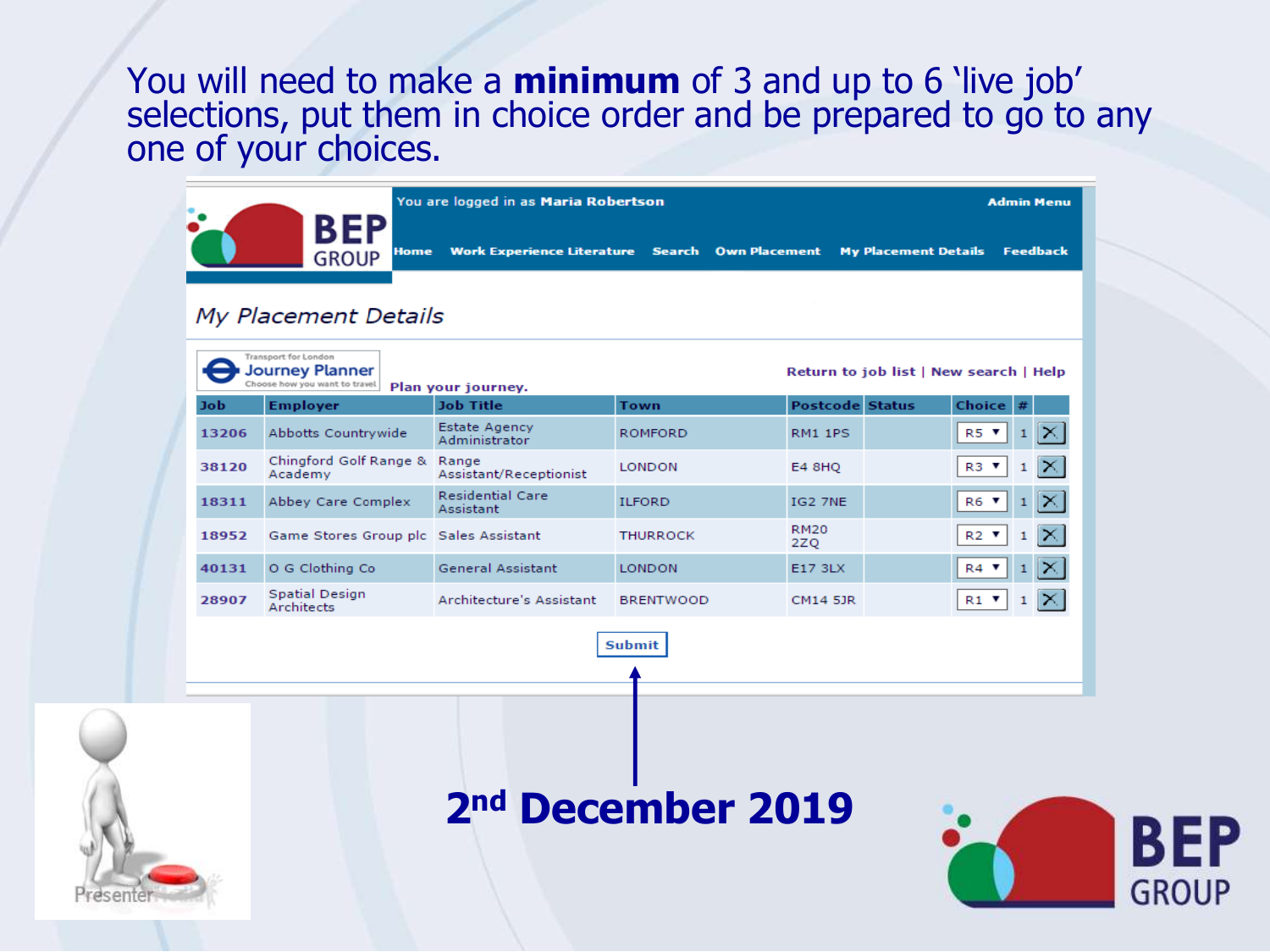### After allocation

- You may need to reselect, if not allocated a job
- You will receive a job description which includes a risk assessment for the job and a parental consent form
- This needs to be signed by the student and your parent, guardian or carer and returned to school
- All students will be issued with a log book to record their work experience



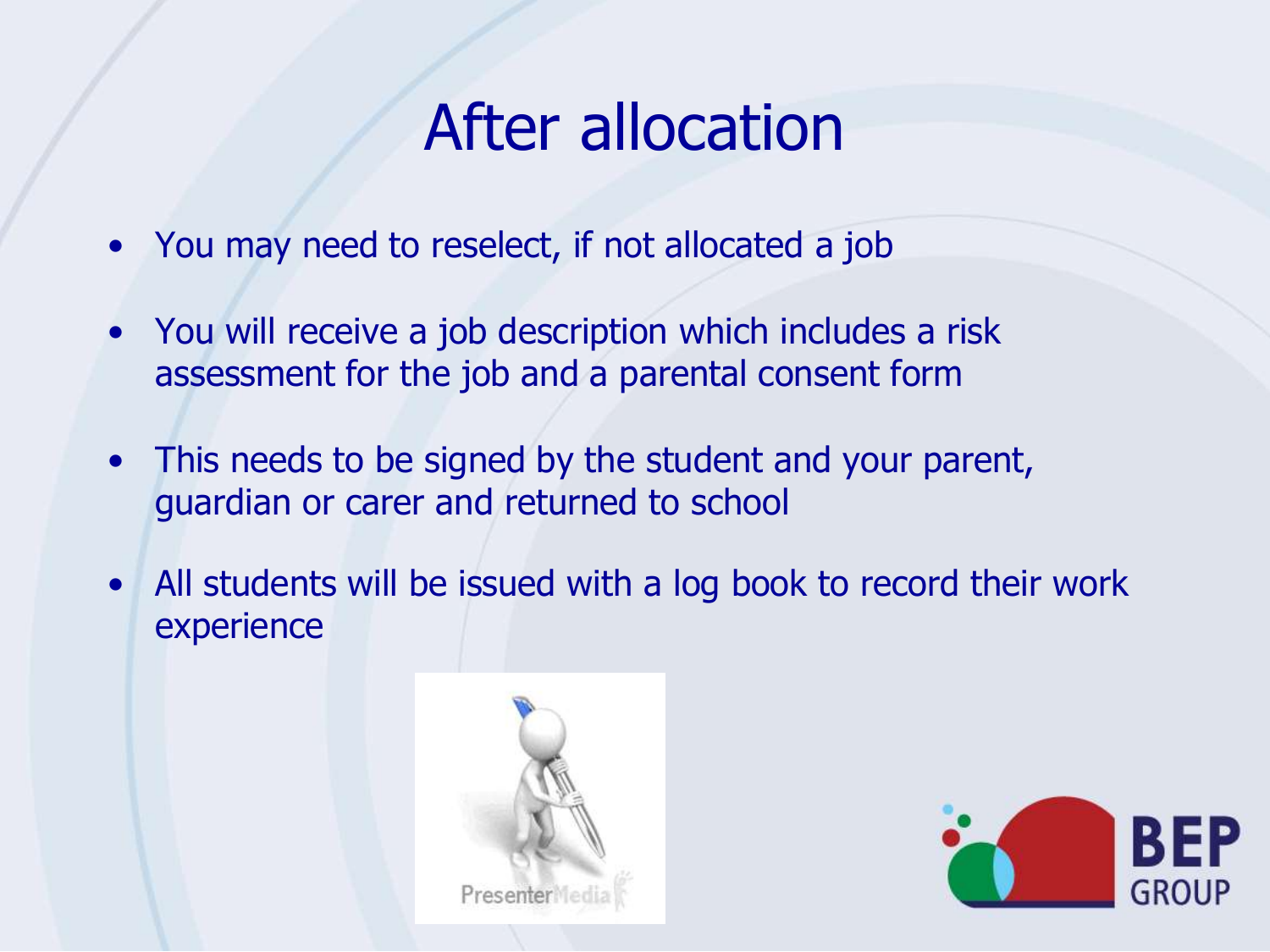### Employer Contact

- BEP informs the employer of the placement details…employers do sometimes forget!
- On receipt of the parental consent form and job description, you **must** contact the employer **immediately** to confirm your attendance.
- Some employers may have to withdraw from accepting the placement, this can be at a late stage
- **In many cases, no contact = no work experience!!!**



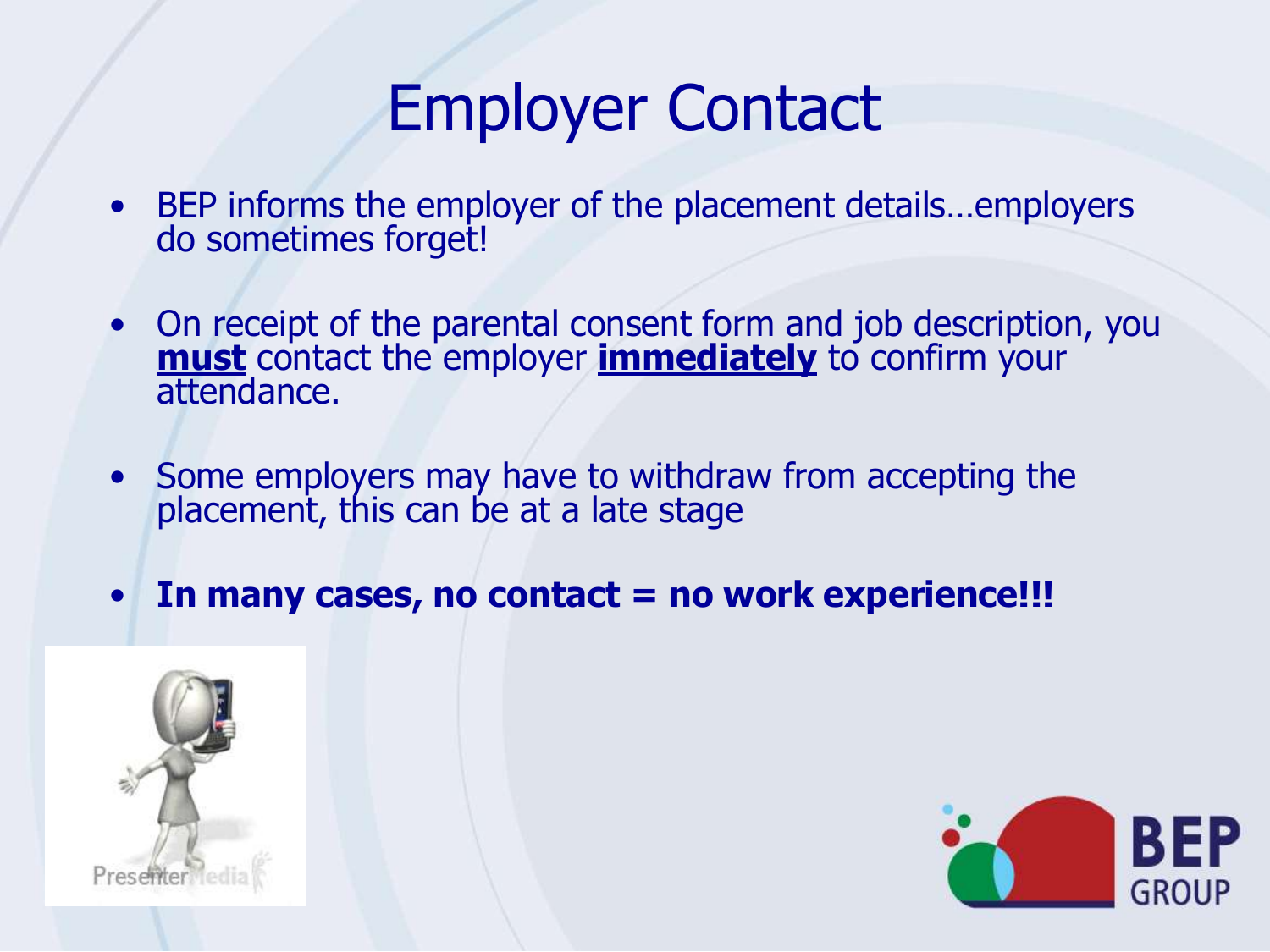

## During the Placement

- You will be expected to work business hours. This is anything up to a maximum of 40 hours per week!
- You must contact your employer if you are ill, running late or attending an appointment
- BEP Group will be advised if you do not attend placement and in turn will contact the school to find out where you are
- If you have any issues during your placement you must contact the school

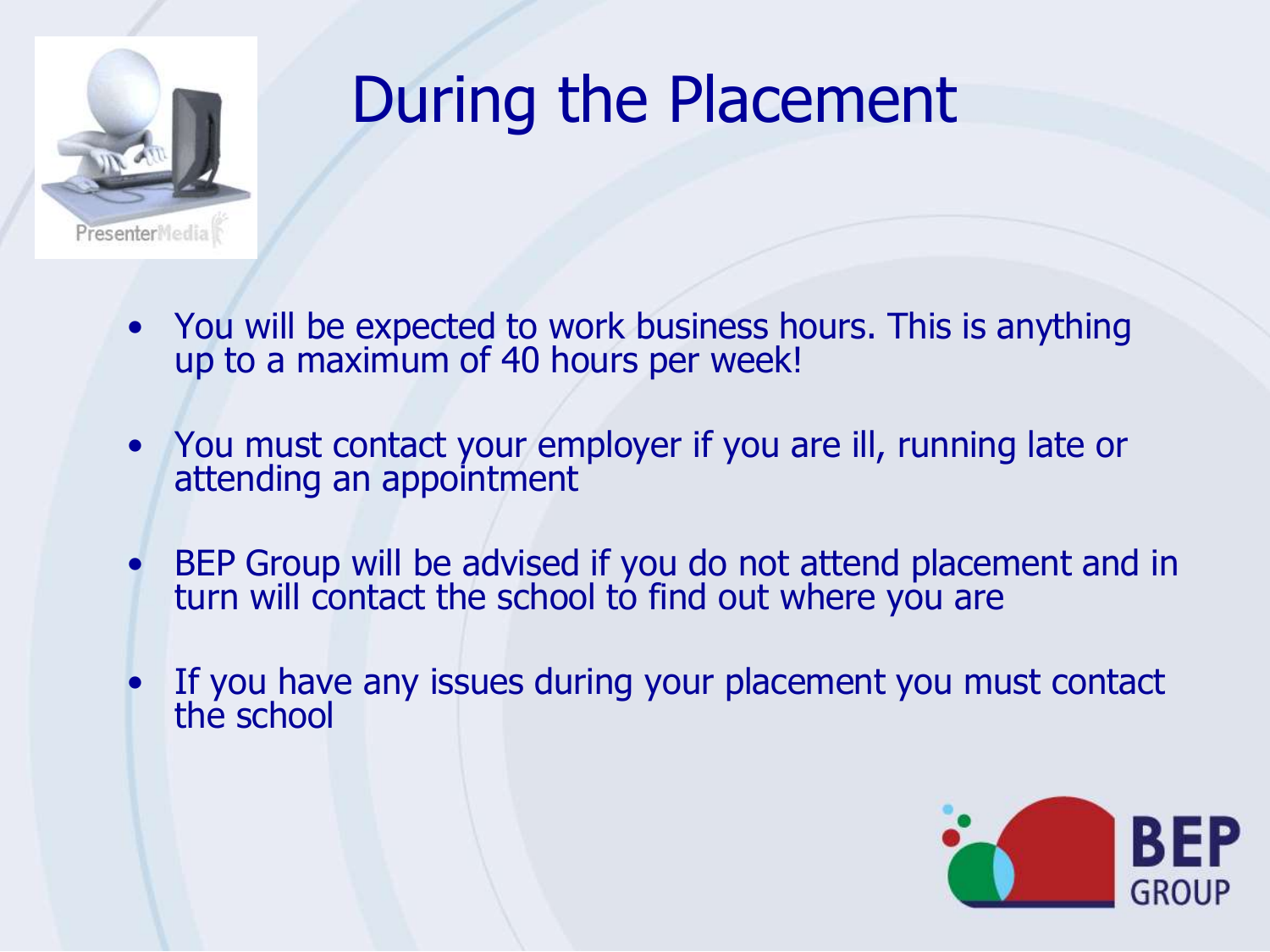Whilst on placement you will be treated as an employee by the company, you can be dismissed!

# **Phones Attitude Conduct Timekeeping**



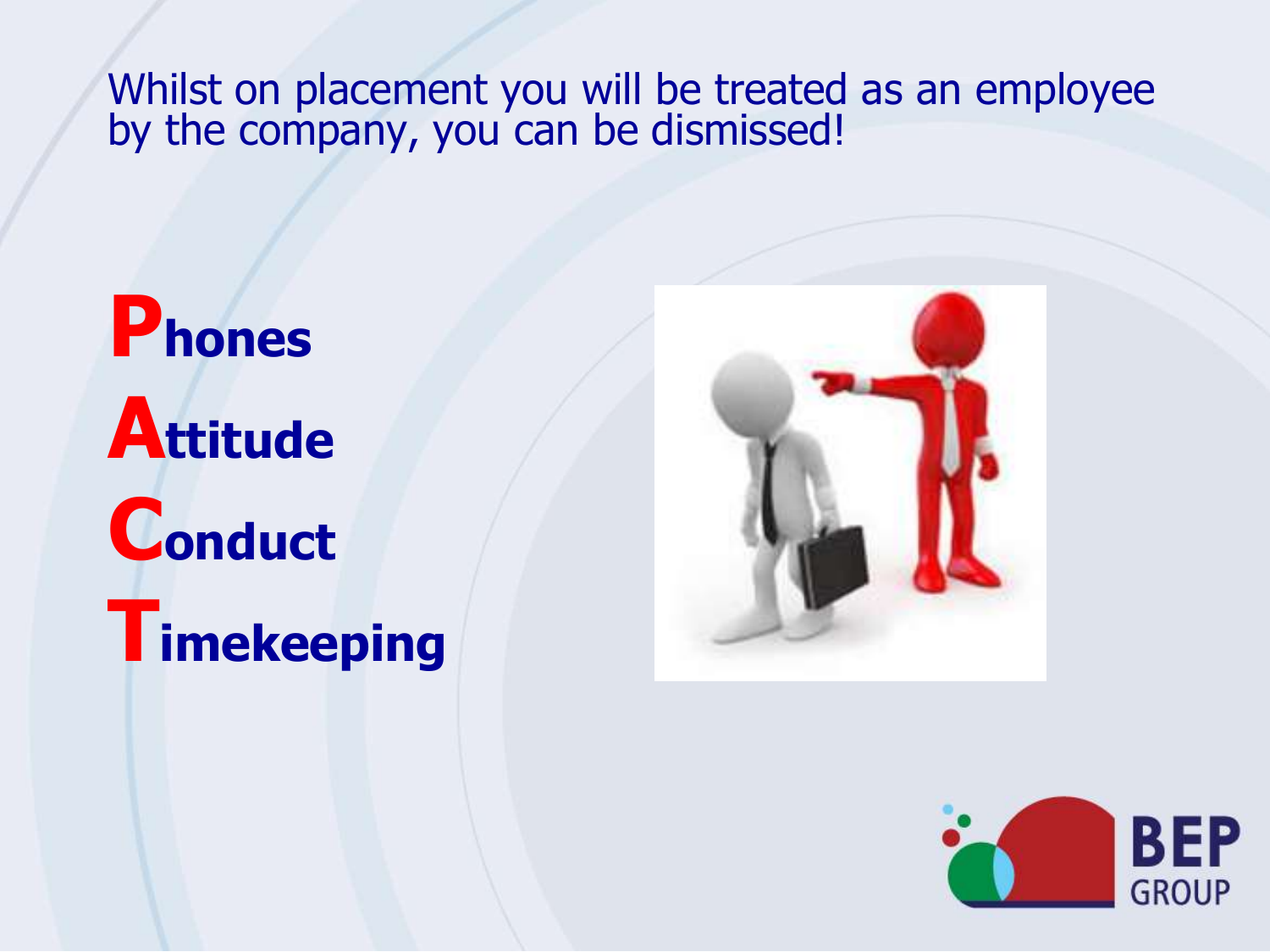### After the Placement

- On completion of Work Experience employers can leave feedback in your log book, have a look!
- You may be asked to complete a school evaluation form to feedback about your placement
- On successful completion of your placement, you will be issued with a certificate
- Some successful placements can lead to employment or more!